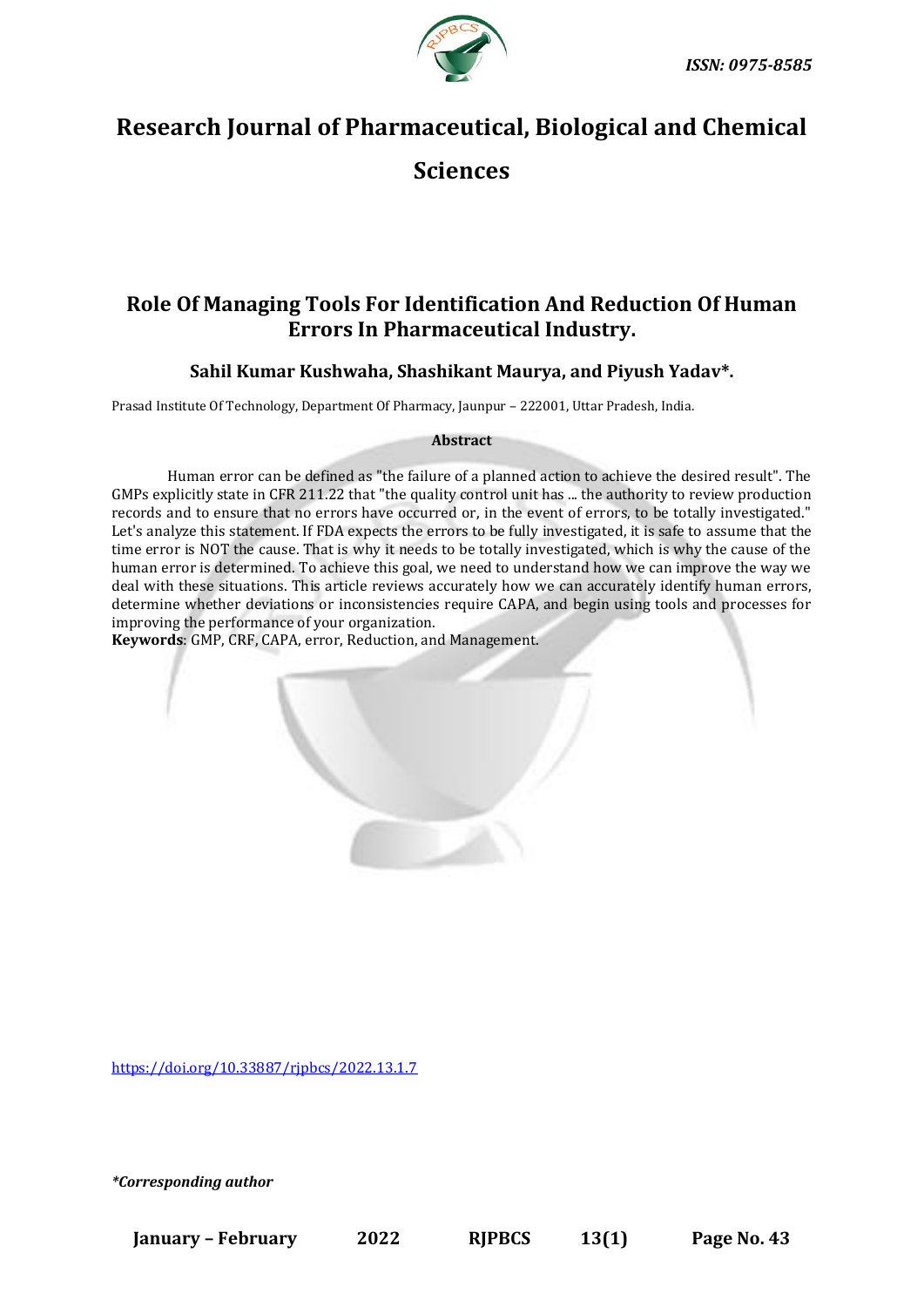

#### **INTRODUCTION**

A human error is often defined as "the failure of a planned action to achieve the desired result". According to Irish Medicines boards "Human errors are often cited as the main cause of high-level problems that have led to the mass recall." Its report suggests that about 25 percent of all quality issues like deviations, lab error, complaints, and testing problems — is caused by human error. Including - Failure to follow proper procedures -Using technical documentation to support batch release that does not accurately reflect the contents of the sales permit-Poorline clear, resulting in rogues being left in the repair line-Failed to make a difference following their approval. And labels are attributed to human error and that quality defects are often caused by a human error without scientific evidence [1-11].

Human behaviour is complex and just like equipment, product, and process it needs to be analyzed in depth.

#### **About Human Errors**

- Human Errors are a basic part of human nature.
- Human Errors will occur if humans are fragment of a production process.
- Human Errors are always unplanned (if not it must be assumed obstruct!)
- Human Errors can be reduced but not totally avoided (some business think they can)
- Human Errors are the manifestation but not the root origin.
- Human Errors are forced by the conditions of the situation.

#### **Types of Human Error**

- **Ignoring Safety:** It happens because when an employee feels comfortable with his or her job or lacks common sense, employees often ignore even basic safety measures. Ignoring the safety agreements used often leads to work accidents that could have been completely avoided.
- **Messing Around:** Meeting together at work can help improve morale, but if it leads to noisy play it can be a serious safety hazard. Playing with horses both physically and verbally can be equally dangerous and can lead to personal injury, product, and mechanical damage, and/or conflicts with co-workers.
- **Tiredness:** When an employee is tired to safely complete their essential job responsibility, the chance of a workplace accident arises significantly. Exhausted employees will often ignore the basic safety protocols, fall asleep on the job, and even operate heavy machinery while drowsy. If this occurs regularly, it could warrant a human error investigation.
- **Working Speed:** An employee who is in a hurry to do his or her job to meet the requirements or to complete the work so that they can travel without having to miss out on important information. Proper equipment and operating equipment, safety rules, and production chains can all be areas that a fast worker can take into account.
- **Poor Training:** Personal error is not limited to employees, and sometimes employers are to blame for an accident at work. When a supervisor accelerates the training of employees or omits all-important training topics, occupational accidents can be unavoidable.

**How to reduce human errors:** Human errors have a detrimental effect on the quality of the pharmaceutical product. About 80% of product quality errors occur as a result of human error. Human errors are found when deviations occur in the process. Many cause of deviation from human errors due to not suitable communication or failure to following procedure written as below.

Following are some solutions to minimize the human errors.

**Identify the Error Reduction Moments:** The area where a human error can occur must be recognize in the manufacturing and quality control. It should be identified individually for the equipment, documentation and systems where improvement can be done.

**Redesign Procedures:** Make the necessary changes to standard operating systems and formats that are long and difficult to track for users. Procedures should be short and clearly marked. Try to keep the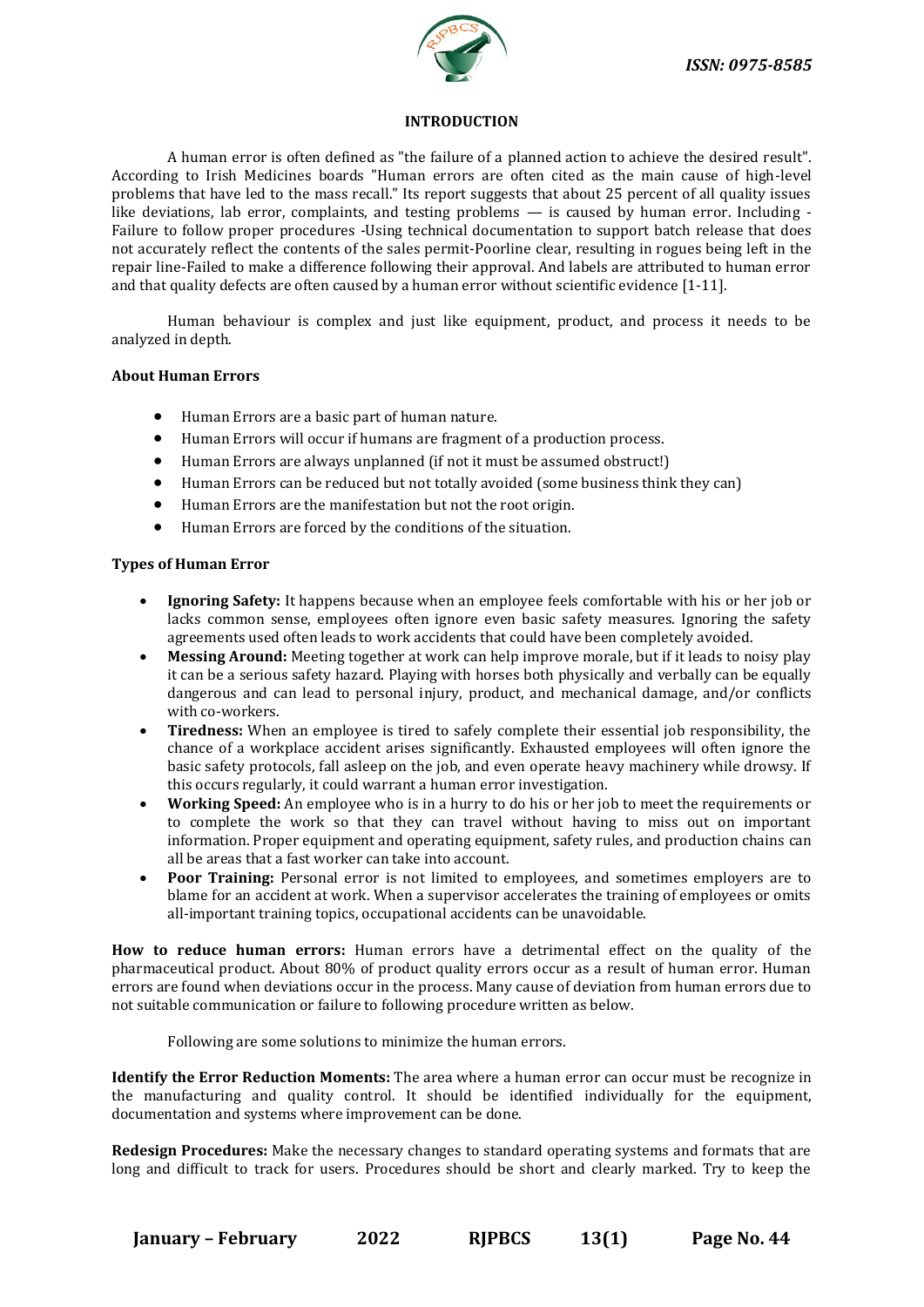

formats and forms as short as possible and easy to complete. Write clear instructions for filling in where there is a possibility of human error. Delete sections in processes and formats that do not work.

**Improve Supervision:** Instructions to employees and pharmacists should be given at all stages of production by management. Before starting a specific task, instructions must be given to the supervisor. Managers should be down and not in the office.

**Improve Supervision:** Instructions to the workers and pharmacists should be given at every stage of manufacturing by the supervisors. Before starting a specific job working instructions should be given by the supervisor. Supervisors should be on the floor not in the office.

**Job Assignment:** Performance of the individual personnel should be monitored by supervisor and job should be assigned according to their capabilities. It shall give the better result and chances of human errors shall also be reduced. Every time you assign a job, find the person who fits best to the job for its successful completion.

**Training:** On job training is necessary to all workers for all critical activities. Training should include all possible human errors and related question that may occur during the process.

#### **Case study #1**

In this case study, the materials present inside the device for sterilizing, holding and transferring stoppers, this organization having six hopper devices. Following use, the hopper use for manufacturing is sent by personnel in technical service department for cleaning and preparation. For this, the hopper is taken from an interlock area that separates technical services from the aseptic filling area (a transfer from an ISO class 7 to an ISO class 8 clean room [operational states]). Once in the technical services area two filters, stainless clamps, triclover seals, stainless 'T' piece and tray are removed from each hopper. The hopper and its parts are then rinsed manually using Water for Injection Bulk (WFI). The components are placed inside the hopper and dried inside a drying oven.

This process is shown in figures 1 and 2.



**Figure 1: After cleaning the components are left in the hopper during drying.**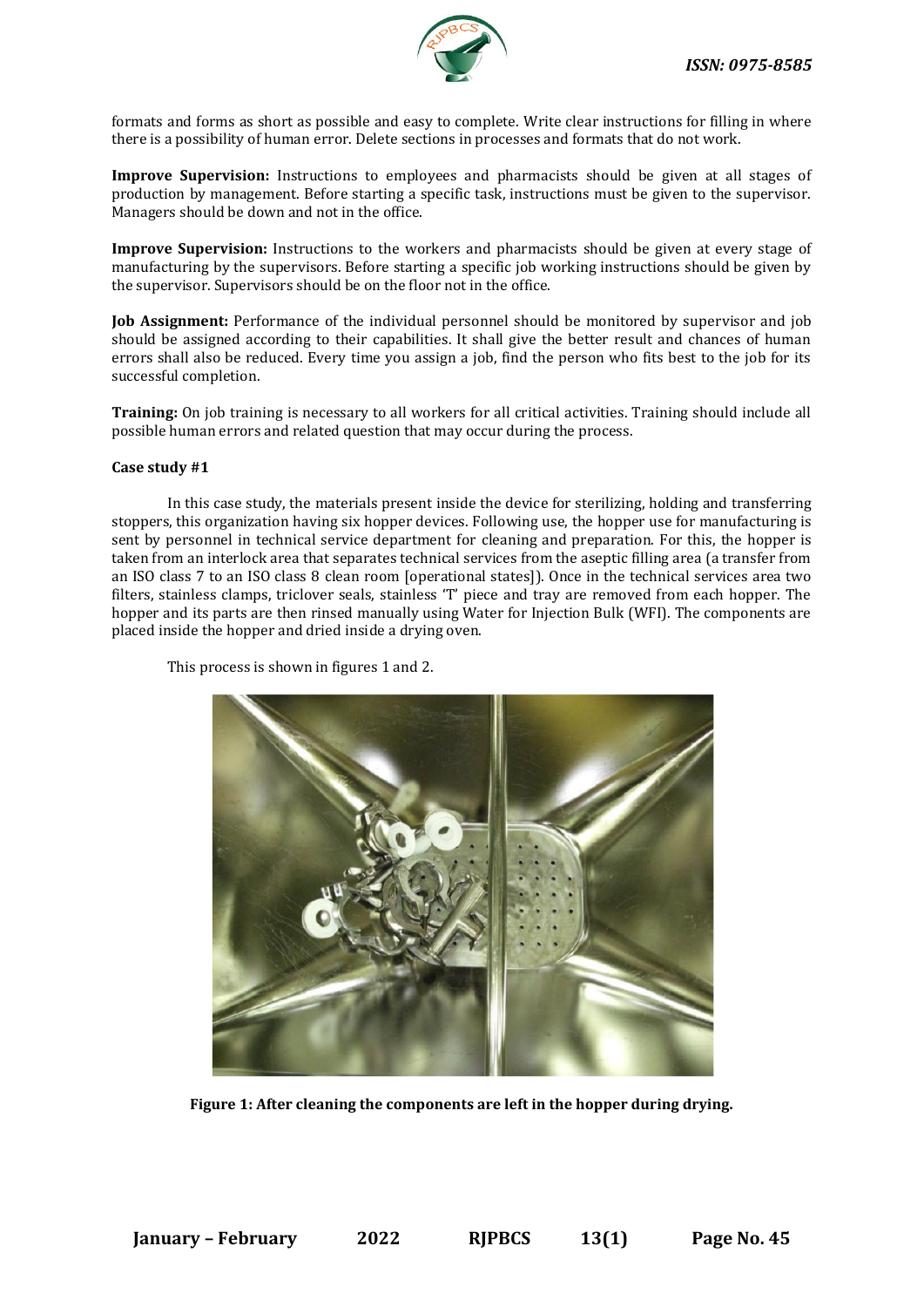



## **Figure 2: The hopper tray is washed and placed back into the hopper during drying.**

The investigation into how the error occurred was subject to an analysis of Risk Influencing Factors. Such an analysis is integral to the Error Risk Reduction Process. The exercise identified the following:

#### **Process Risk Influencing Factors**

- There was no formal procedure for removing the hopper and for washing and drying the parts. This meant that informal procedures were used. Therefore, the reliability of the process and the consistency of the application were not guaranteed.
- People use their own sequence. This has been shown to create ambiguity, especially when work is given among employees during shift shifts.
- The process was not the same. Here people adapted to the basic method in order to obtain the desired effect in their own way. Specific outcomes of outcome and consistency assurance were shown to depend on who performed the task.
- There was also a risk of people working in 'autopilot' when work became 'second nature'. The result of this was that a little caution fails to detect something wrong unless it strongly contradicts what is expected.

#### **Information Risk Influencing Factors**

- It was found that there was an incorrect level of detail in the texts. This meant that very little information that led to thinking was used to fill the gaps.
- The command was not visible in the workplace, which led to memory dependence.
- Which staff members do unspecified work which means that some actions are not taken by anyone.

The obvious correction here was to add the appropriate level of data to the record for processing the relevant collection and General Procedure. Managers need to make sure the instructions are visible. Importantly, clear written instructions reduce memory dependence.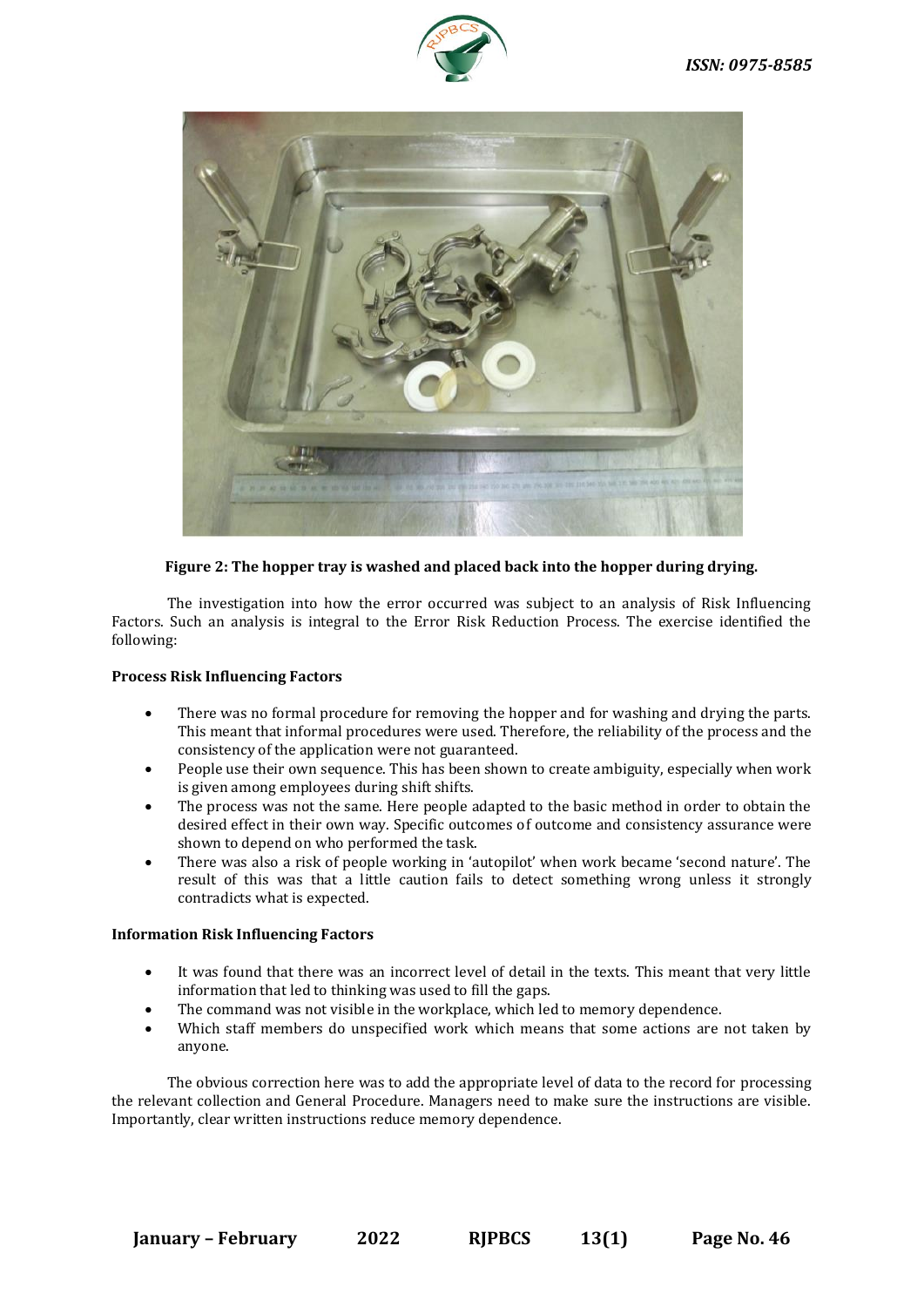

#### **Good Practice Risk Influencing Factors**

In the review, some examples of best practice have been found to accompany the implementation of a formal process to ensure that the hopper is tested before autoclaving. The previous practice was that the hopper test, to make sure it was empty, was not officially performed. It was agreed that the importance of visual assessment needed to be strengthened. A revised procedure was required to ensure compliance with the procedural steps, including documentary proof of check. This has the added benefit of preventing misunderstandings when a task is assigned. Managers are also committed to ensuring that all team members are informed of the impact of misconduct.

#### **Case study #2**

In this case study a new tablet product is manufactured from few mounts, containing a potent drug. The tablet was a small round tablet having few milligrams of potent active drug. The production run properly but, after several mounts, the compressing area reported several instances of broken punches during tablet compressing. Tablet punches were never broke in past manufacturing of this product. Manufacturing personnel reported that the dried granulation had too many fines and required extreme compressing forces to compress acceptable tablets. High compression force resulted in broken punches.

The manufacturing process in this case study involved manual personnel error. These manual errors occurred due to several factors such as wrong data put into the compression machine or by some manual error in weighing, mixing and some other factors.



shutterstock.com · 1846543303

**Figure 1: Compression machine handling**

The manufacturing process for the product having following steps:

- Firstly weighing of all excipients and APIs
- Potent drug and excipients were mixed and added to granulation equipment.
- Granulation started with binder solution.
- Dried granulation was sized using an impact mill combination.
- Granules, disintegrant, and lubricants were combined in a blender and mixed for 15 minutes.
- Then tablets were compressed on a rotary compressing machine.

After several mounts of successful manufacturing tablet compressing abruptly became extremely difficult. The tablet compression required much higher compressing force and slower compressing speed to compress acceptable tablets. Due to higher forces of compression punches were broken. These problems occurred unexpectedly after a period of successful processing.

#### **Corrective And Preventive Actions**

- Procedure-related errors
- Human factor engineering related error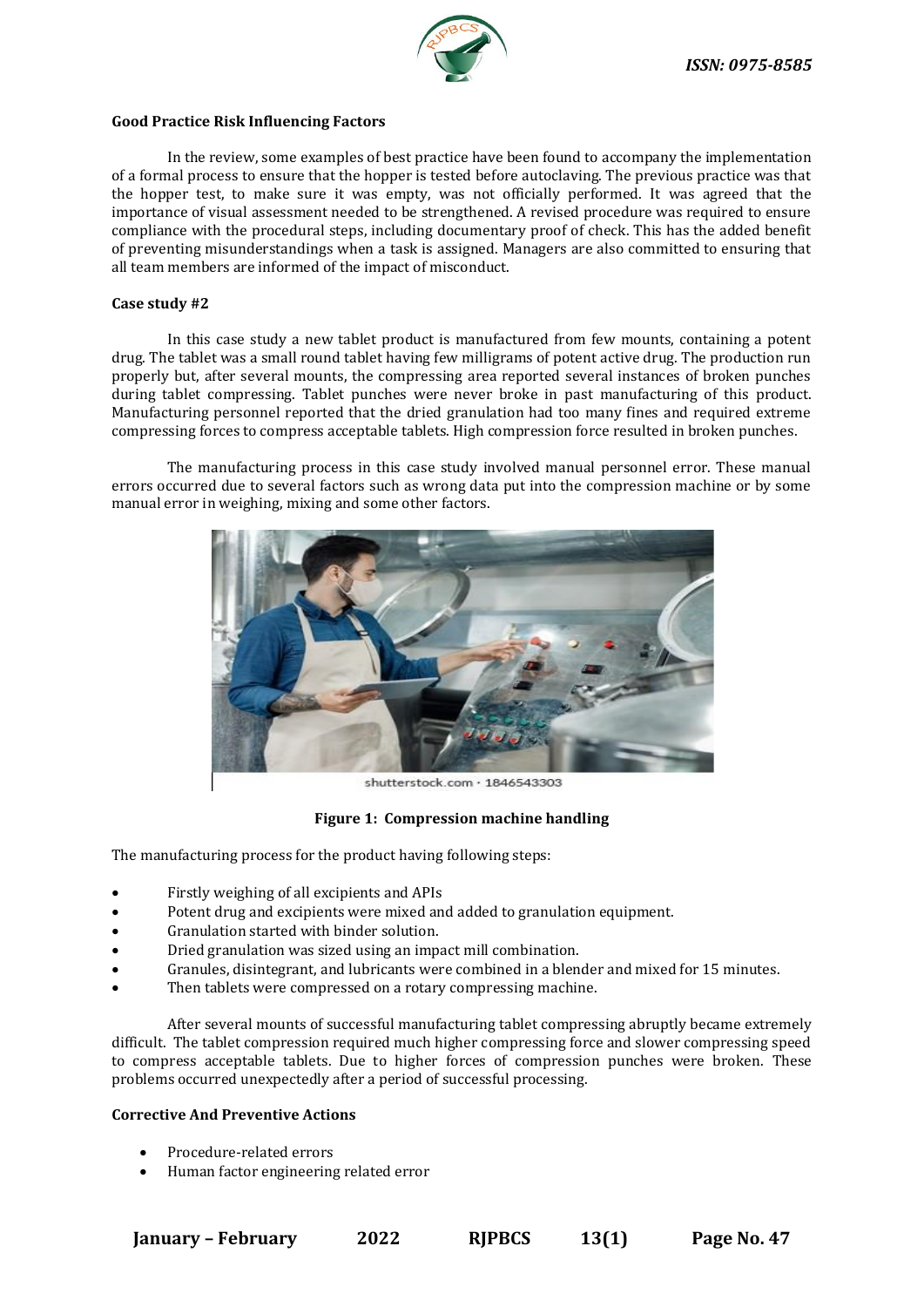

- Training-related error
- Supervision-related error
- Communications-related error
- Individual error

#### **Human error which affect production and its solution**

- Due to improper mixing of granules
- Due to correct amount of excipients are not used
- Speed and pressure as per SOP
- Personnel and hygiene



**Figure 2: Production of tablet**

#### **Solution**

**Due to improper mixing of granules:** Proper mixing of powders is done with speed and time which is mentioned in SOP. This error can be done because of lack of personnel knowledge and experience or by excessive moisture present in granules.

**Due to incorrect amount of excipient:** Due to excessive amount of binder in material causes brittleness of tablet. Some time inaccurate amount of glident reduces flow property of granules.

**Speed and pressure as per SOP:** Some time workers put wrong value in manufacturing machines and these wrong input causes many defects in production if punching speed is fast then if cause fracture of punches and if pressure is more, it break the tablet and less pressure cause incomplete compression of tablet.

**Personnel and hygiene:** Persons works in industry are well qualified and trained. TO prevent the contamination personnel follow all disinfection process. And cleaning of equipment must be noticed. The storage area and walkways should be cemented to minimize the risk of spreading impurities.

## **CONCLUSION**

Human error reduction through effective research and application of the learning model, SOP Implementation, Production of high-quality pharmaceutical products, and Aid Industry to implement restrictions from Moving Beyond Retraining as FDA Response (RIFs) good and acceptable.